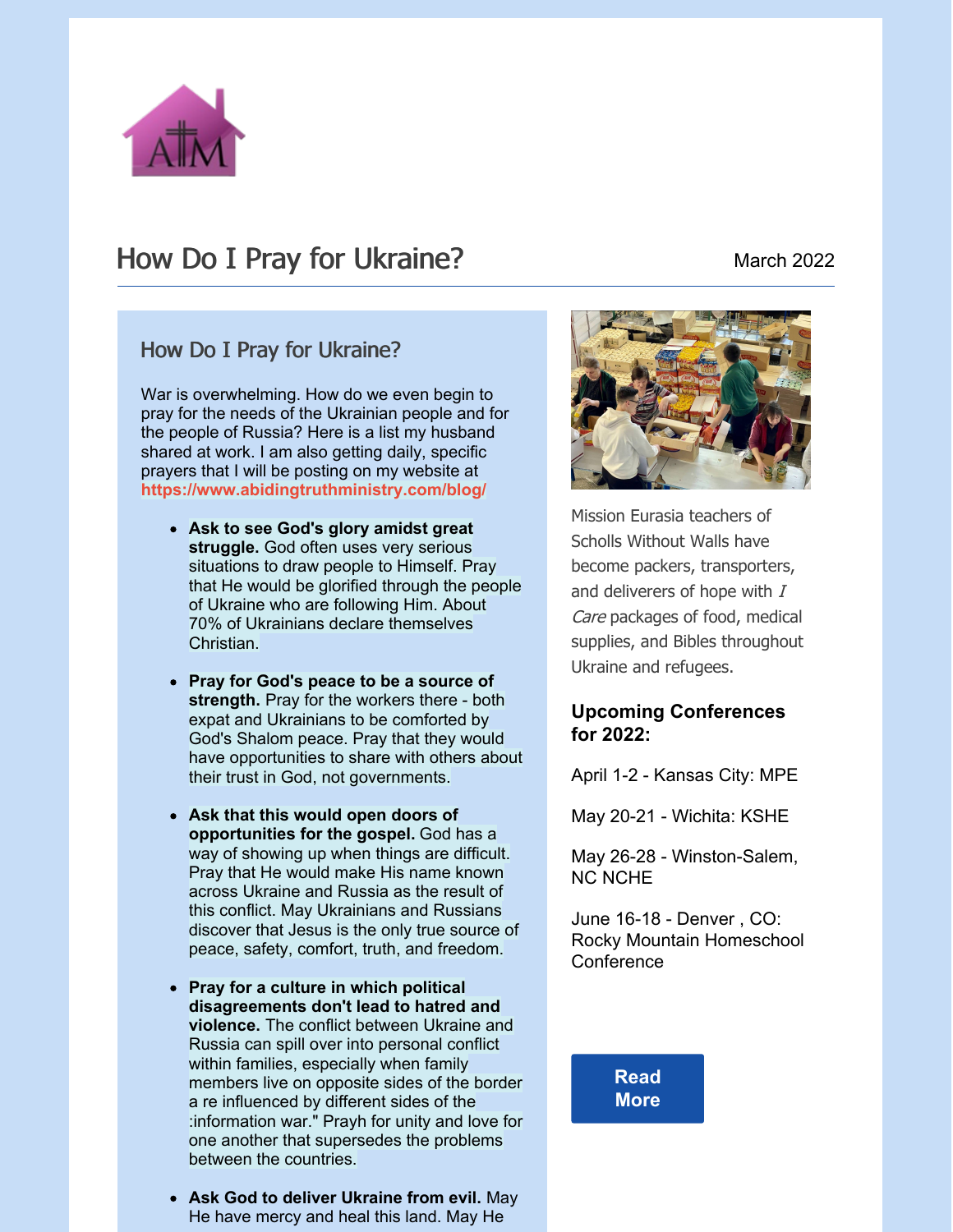give Ukraine peace and the chance to develop as a nation that values truth, justice, and freedom rooted in the goodness of God.

For further prayer ideas see Dara's blog at **<https://www.abidingtruthministry.com/blog/>**

#### Russian Project

We are pleased to announce that Practical Proverbs for the Older Student and Practical Proverbs for the Younger Student are now being delivered throughout 14 Russian speaking nations.

Any money collected on our donation page now will go to Mission Eurasia to provide "I Care" boxes of food, medical supplies, and a Bible.



#### How Do I Pray for Ukraine?

War is overwhelming. How do we even begin to pray for the needs of the Ukrainian people and for the people of Russia? Here is a list my husband shared at work. I am also getting daily, specific prayers that I will be posting on my website at **<https://www.abidingtruthministry.com/blog/>**

- **Ask to see God's glory amidst great struggle.** God often uses very serious situations to draw people to Himself. Pray that He would be glorified through the people of Ukraine who are following Him. About 70% of Ukrainians declare themselves Christian.
- **Pray for God's peace to be a source of strength.** Pray for the workers there - both expat and Ukrainians to be comforted by God's Shalom peace. Pray that they would have opportunities to share with others about their trust in God, not governments.
- **Ask that this would open doors of opportunities for the gospel.** God has a way of showing up when things are difficult. Pray that He would make His name known across Ukraine and Russia as the result of this conflict. May Ukrainians and Russians discover that Jesus is the only true source of peace, safety, comfort, truth, and freedom.
- **Pray for a culture in which political**



#### **Upcoming Conferences for 2022:**

April 1-2 - Kansas City: MPE

May 20-21 - Wichita: KSHE

May 26-28 - Winston-Salem, NC NCHE

June 16-18 - Denver , CO: Rocky Mountain Homeschool **Conference** 

> **[Read](https://capincrouse.com/remind-donors-special-charitable-tax-benefit-available-december-31/) More**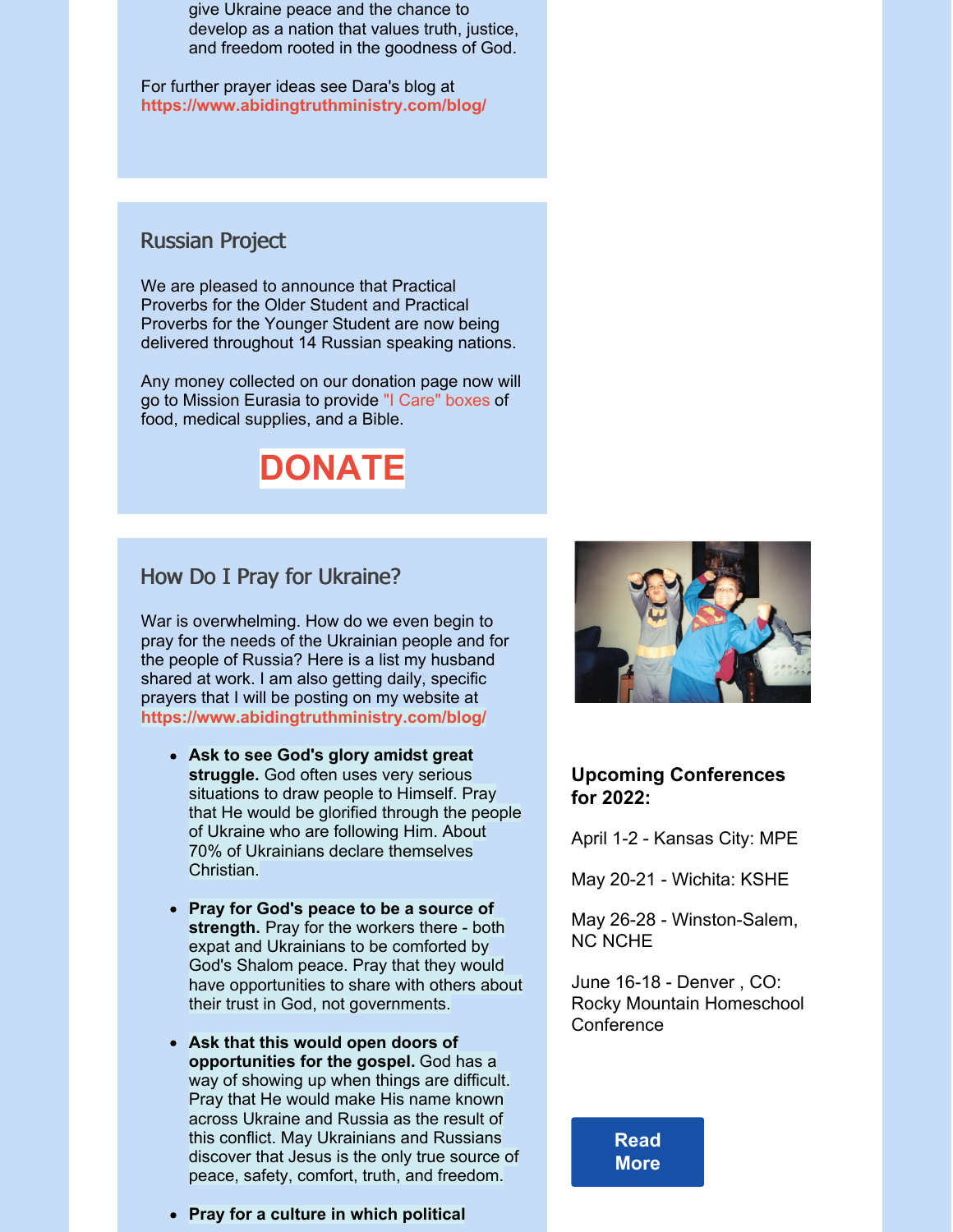**disagreements don't lead to hatred and violence.** The conflict between Ukraine and Russia can spill over into personal conflict within families, especially when family members live on opposite sides of the border a re influenced by different sides of the :information war." Prayh for unity and love for one another that supersedes the problems between the countries.

**Ask God to deliver Ukraine from evil.** May He have mercy and heal this land. May He give Ukraine peace and the chance to develop as a nation that values truth, justice, and freedom rooted in the goodness of God.

For further prayer ideas see Dara's blog at **<https://www.abidingtruthministry.com/blog/>**

#### Russian Project

We are pleased to announce that Practical Proverbs for the Older Student and Practical Proverbs for the Younger Student are now being delivered throughout 14 Russian speaking nations.

Any money collected on our donation page now will go to Mission Eurasia to provide "I Care" boxes of food, medical supplies, and a Bible.

# **[DONATE](https://www.abidingtruthministry.com/product/donate/)**

## It's here!



If you are dealing with pain, mental or physical, and wonder where God is in the midst, you will want to read this 30 day devotional. Dara talks about real struggles as she seeks to find God's hand through chronic pain due to spina bifida occulta and depression due to childhood neglect and abuse. Each day offers an encouraging devotion, a prayer , and an opportunity to journal what God is telling you through His word.

You can also join the conversation on the Face Book group: Dancing in the Pain.

# Book is now available on Amazon and at